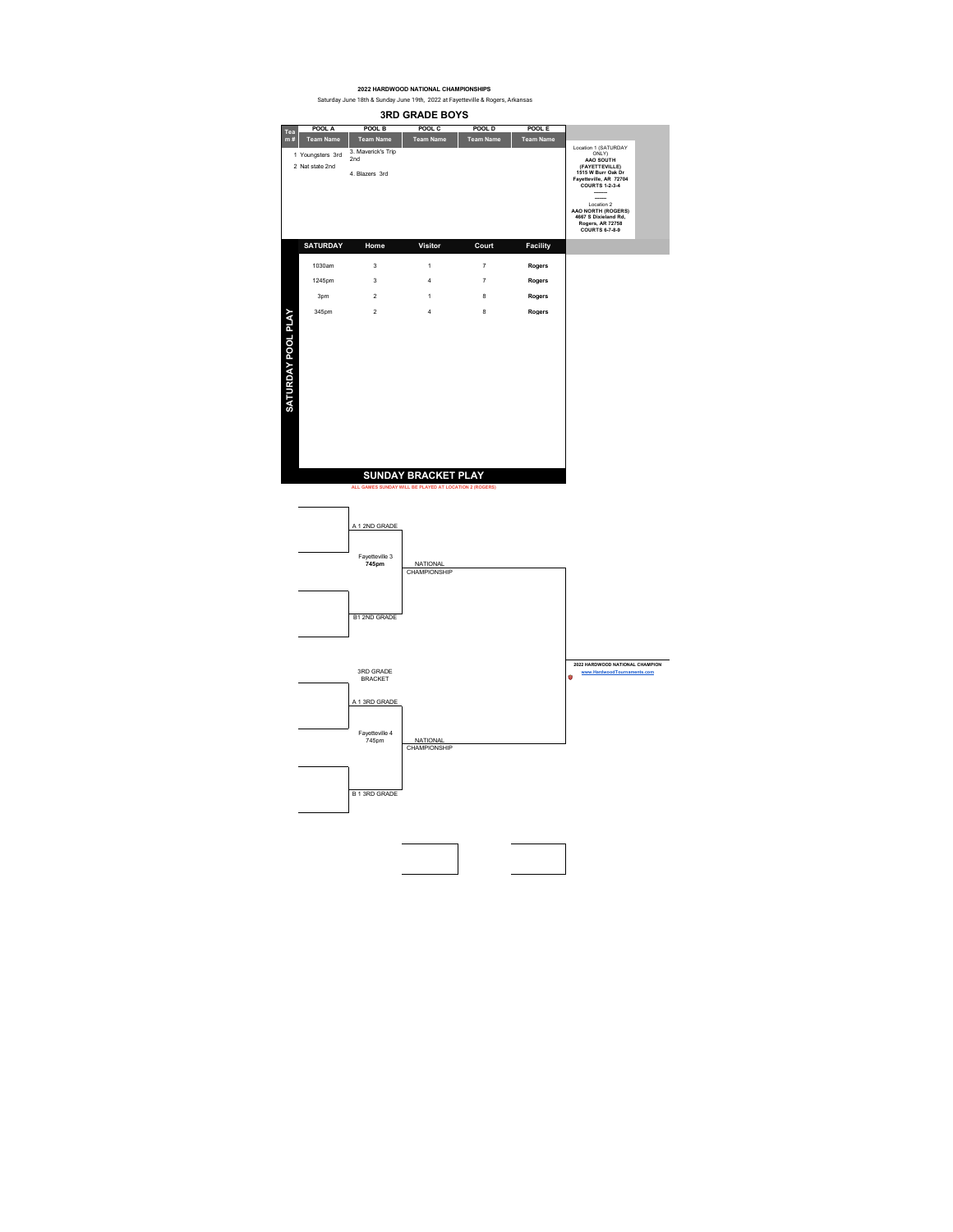**POOL A POOL B POOL C POOL D POOL E** 1 Ok Swift 3. Ok Magic 2 Flight Cook 4. J Squad **Team Name Team Name Tea** Location 1 (SATURDAY ONLY) **AAO SOUTH (FAYETTEVILLE) 1515 W Burr Oak Dr Fayetteville, AR 72704 COURTS 1-2-3-4 -------- -------** Location 2 **AAO NORTH (ROGERS) 4667 S Dixieland Rd, Rogers, AR 72758 COURTS 6-7-8-9 3RD GRADE GIRLS**<br>**POOL B POOL C POOLD m # Team Name Team Name Team Name**

**SATURDAY Home Visitor Court Facility**1115am 3 1 9 **Rogers**  SATURDAY POOL PLAY **SATURDAY POOL PLAY** 1245pm 1 2 9 **Rogers**  130pm 3 2 9 **Rogers SUNDAY BRACKET PLAY**

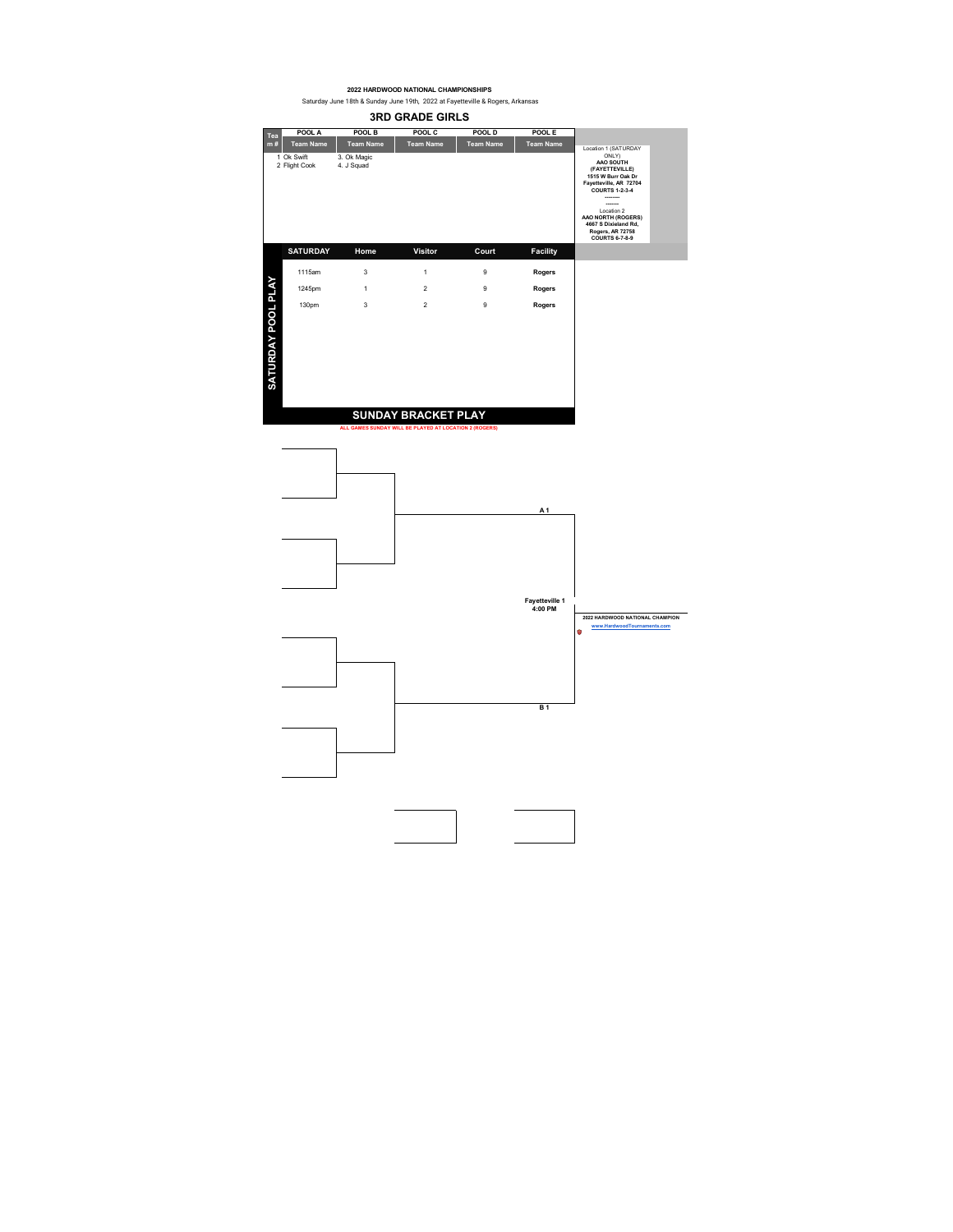**4TH GRADE BOYS**<br>POOL B POOL C POOLD **POOL A POOL B POOL C POOL D POOL E Team Name Team Name Team Name Team NameTeam Name Tea m #** Location 1 (SATURDAY ONLY) **AAO SOUTH (FAYETTEVILLE) 1515 W Burr Oak Dr Fayetteville, AR 72704 COURTS 1-2-3-4** 2 Lang Ac 4. Figure 1. Allands 1. Figure 1. Figure 1. Figure 1. Figure 1. Figure 1. Figure 1. Figure 1. Figure 1. Figure 1. Figure 1. Figure 1. Figure 1. Figure 1. Figure 1. Figure 1. Figure 1. Figure 1. Figure 1. Figure 1 Woodz elite 3. Hawks Nicodemus **(Sat) -------- -------** Location 2 **AAO NORTH (ROGERS) 4667 S Dixieland Rd, Rogers, AR 72758 COURTS 6-7-8-9 SATURDAY Home Visitor Court Facility** SATURDAY POOL PLAY 9am 1 4 7 **Rogers SATURDAY POOL PLAY** 945am 1 2 7 **Rogers** 945am 3 4 9 **Rogers**  1115am 3 1 7 **Rogers** 12pm 2 4 7 **Rogers**

## **SUNDAY BRACKET PLAY**

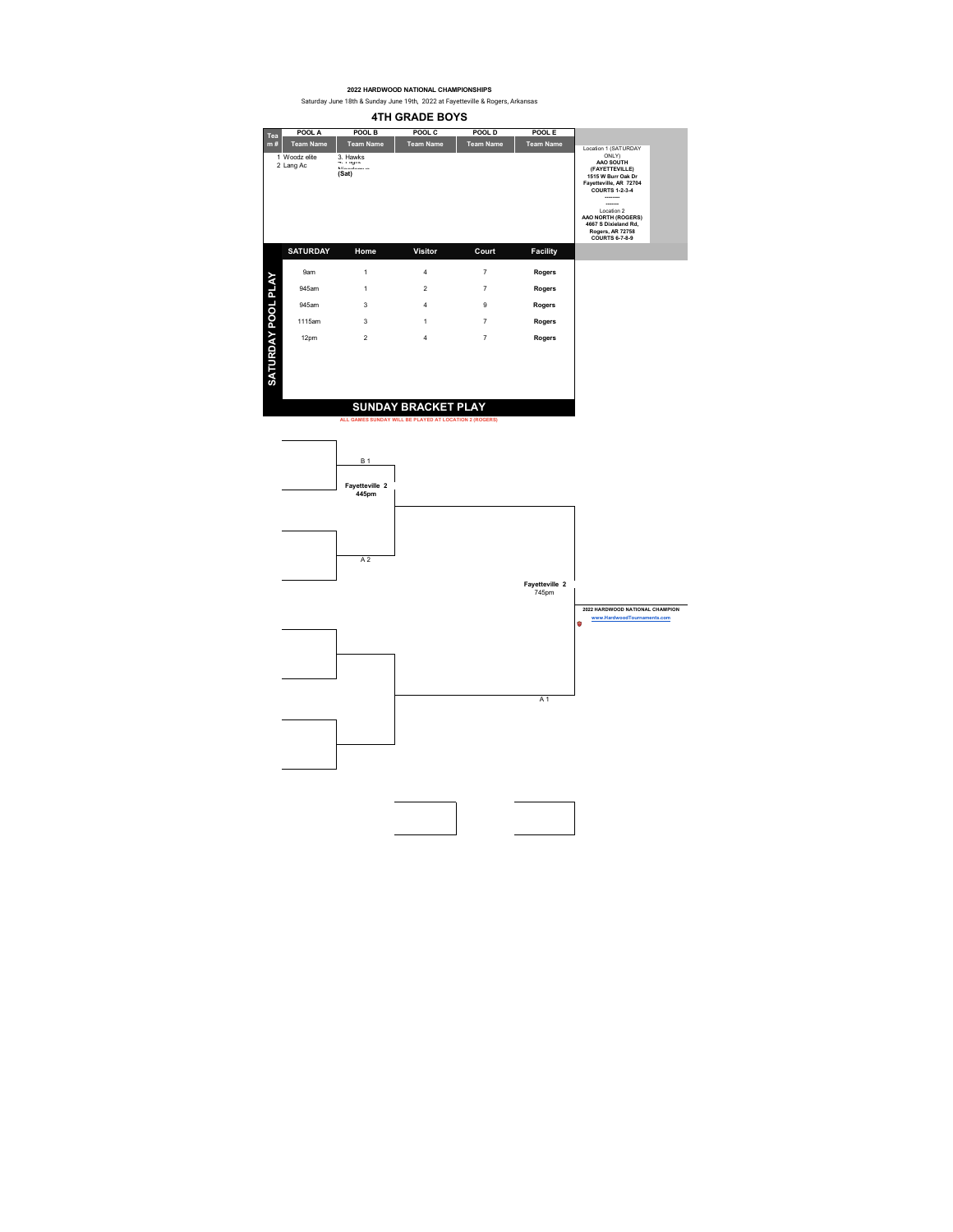**4TH GRADE GIRLS**

|           | POOL A                                      | POOL B           | POOL C                     | POOL D           | POOL E           |                                                                                                                                                                                                               |  |
|-----------|---------------------------------------------|------------------|----------------------------|------------------|------------------|---------------------------------------------------------------------------------------------------------------------------------------------------------------------------------------------------------------|--|
| Tea<br>m# | <b>Team Name</b>                            | <b>Team Name</b> | <b>Team Name</b>           | <b>Team Name</b> | <b>Team Name</b> | Location 1                                                                                                                                                                                                    |  |
|           | 1 Flight Britton 4th 3.Ar Air<br>2 Lang sun | 4. Rv Heat       |                            |                  |                  | AAO SOUTH<br>(FAYETTEVILLE)<br>1515 W Burr Oak Dr<br>Favetteville, AR 72704<br><b>COURTS 1-2-3-4</b><br>Location 2<br>AAO NORTH (ROGERS)<br>4667 S Dixieland Rd,<br>Rogers, AR 72758<br><b>COURTS 6-7-8-9</b> |  |
|           | <b>SATURDAY</b>                             | Home             | <b>Visitor</b>             | Court            | <b>Facility</b>  |                                                                                                                                                                                                               |  |
| <b>B</b>  | 9am                                         | 1                | 4                          | 9                | Rogers           |                                                                                                                                                                                                               |  |
|           | 1030am                                      | 3                | 4                          | 9                | Rogers           |                                                                                                                                                                                                               |  |
| ൳         | 12pm                                        | 3                | $\mathbf{1}$               | 9                | Rogers           |                                                                                                                                                                                                               |  |
| עואט ו א  |                                             |                  | <b>SUNDAY BRACKET PLAY</b> |                  |                  |                                                                                                                                                                                                               |  |
|           |                                             |                  |                            |                  |                  |                                                                                                                                                                                                               |  |

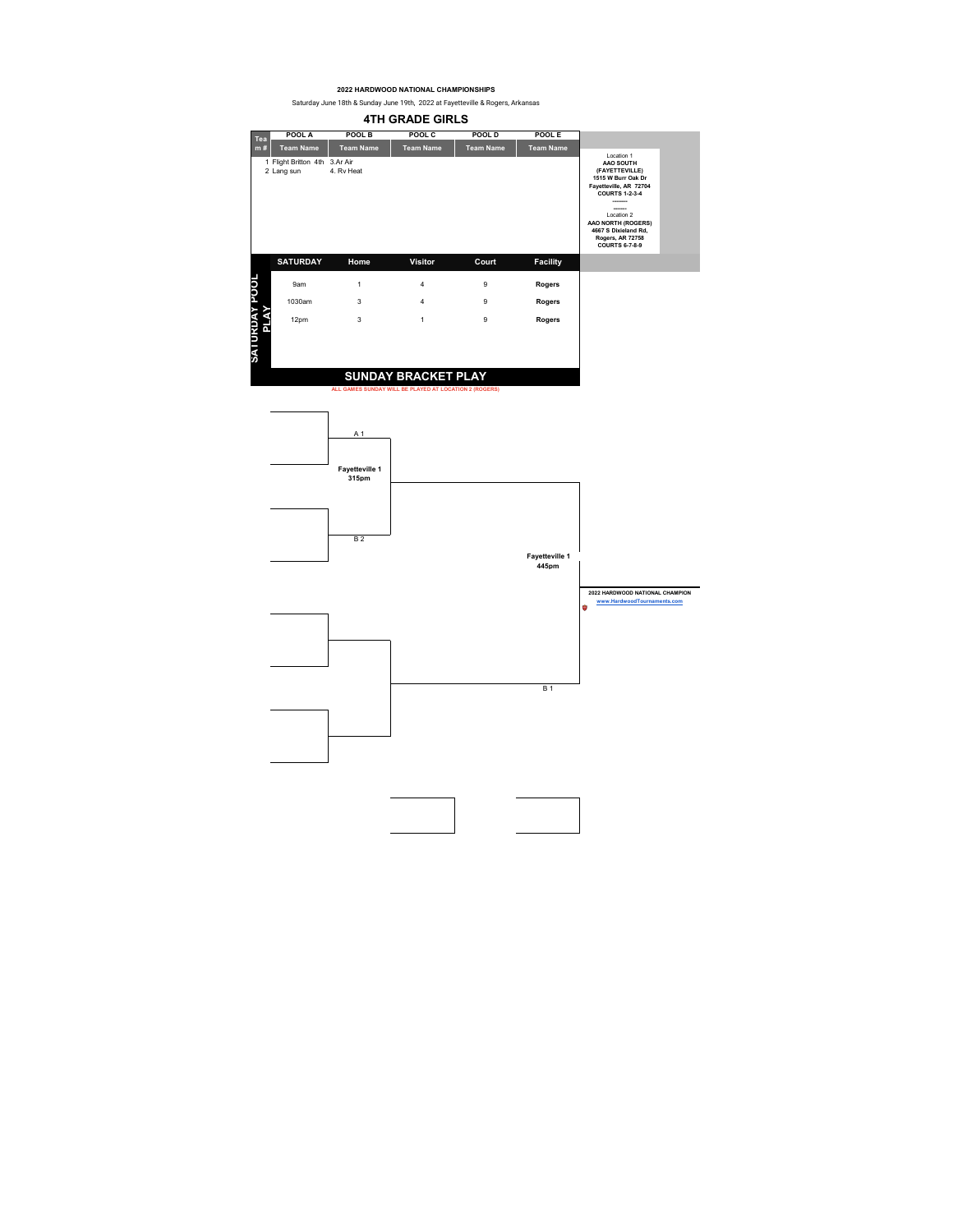**5TH GRADE BOYS POOL A POOL B POOL C POOL D POOL E Team Name Team Name Tea m # Team Name Team Name Team Name** 1 Playmakers<br>2 Blazers<br>3 Hawks Location 1 **AAO SOUTH (FAYETTEVILLE) 1515 W Burr Oak Dr Fayetteville, AR 72704 COURTS 1-2-3-4** 1 Playmakers 4. Dream elite 7. Cardinal sat<br>2 Blazers 5. Lang ac **-------- -------** Location 2 **AAO NORTH (ROGERS) 4667 S Dixieland Rd, Rogers, AR 72758 COURTS 6-7-8-9 SATURDAY Home Visitor Court Facility**1030am 1 2 1 **Fayetteville**  1030am 7 5 2 **Fayetteville**  12pm 1 3 1 **Fayetteville**  130pm 2 3 1 **Fayetteville**  SATURDAY POOL PLAY **SATURDAY POOL PLAY** 215pm 4 5 3 **Fayetteville**  215pm 7 8 4 **Fayetteville**  515pm 4 8 3 **Fayetteville SUNDAY BRACKET PLAY**

**ALL GAMES SUNDAY WILL BE PLAYED AT LOCATION 2 (ROGERS)**

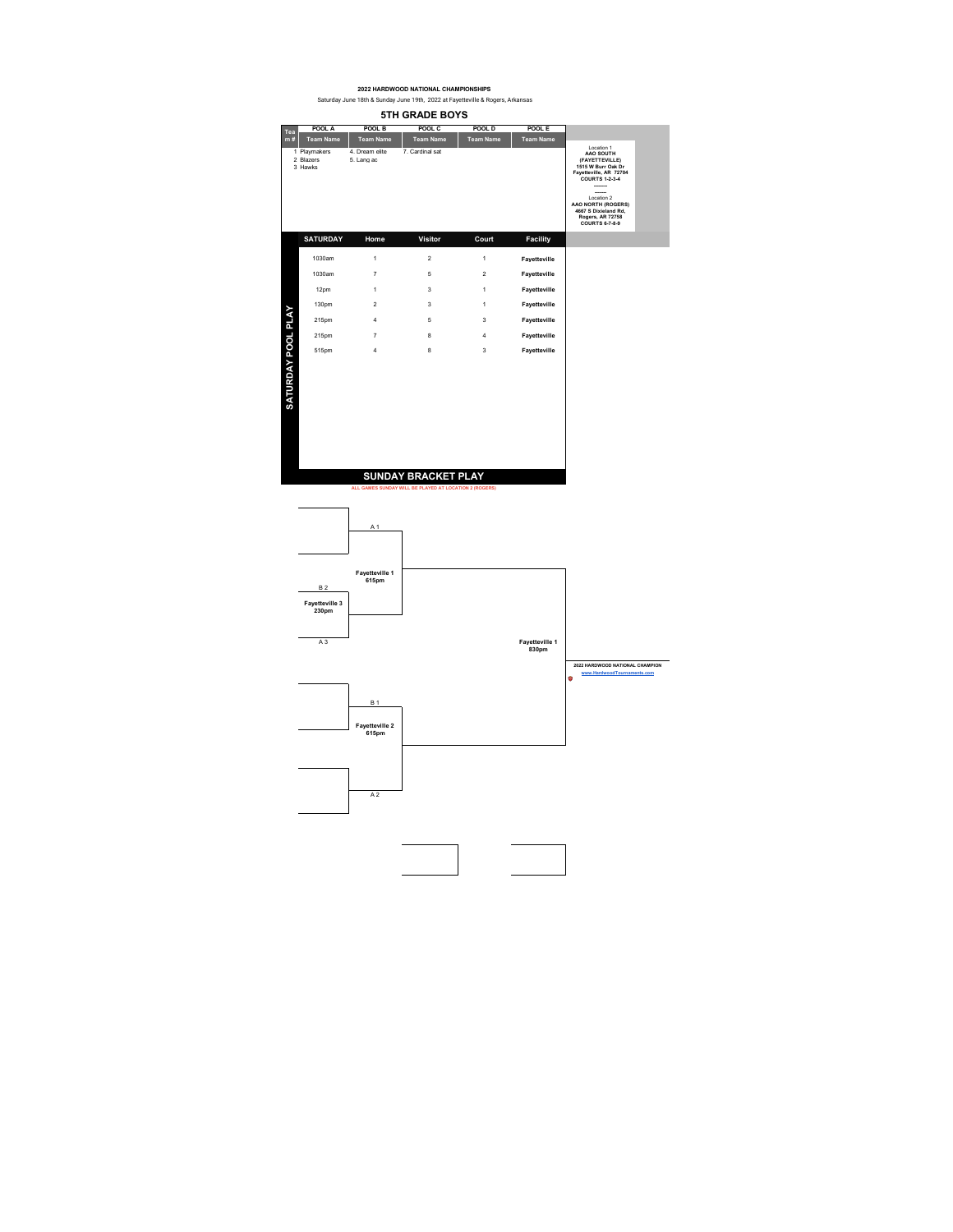Saturday June 18th & Sunday June 19th, 2022 at Fayetteville & Rogers, Arkansas

|                    | <b>5TH GRADE GIRLS</b>                 |                                         |                                                                                      |                  |                  |                                                                                                                                                                                                                                         |  |  |  |  |
|--------------------|----------------------------------------|-----------------------------------------|--------------------------------------------------------------------------------------|------------------|------------------|-----------------------------------------------------------------------------------------------------------------------------------------------------------------------------------------------------------------------------------------|--|--|--|--|
| Tea                | POOL A                                 | POOL B                                  | POOL C                                                                               | POOL D           | POOL E           |                                                                                                                                                                                                                                         |  |  |  |  |
| m#                 | <b>Team Name</b>                       | <b>Team Name</b>                        | <b>Team Name</b>                                                                     | <b>Team Name</b> | <b>Team Name</b> | Location 1 (SATURDAY                                                                                                                                                                                                                    |  |  |  |  |
|                    | 1 Lady Bears<br>2 Banshees<br>3 Ar Air | 4 A1 Nets<br>5 Blazers<br>6. Playmakers |                                                                                      |                  |                  | ONLY<br>AAO SOUTH<br>(FAYETTEVILLE)<br>1515 W Burr Oak Dr<br>Fayetteville, AR 72704<br><b>COURTS 1-2-3-4</b><br>-------<br>Location 2<br>AAO NORTH (ROGERS)<br>4667 S Dixieland Rd.<br><b>Rogers, AR 72758</b><br><b>COURTS 6-7-8-9</b> |  |  |  |  |
|                    | <b>SATURDAY</b>                        | Home                                    | <b>Visitor</b>                                                                       | Court            | <b>Facility</b>  |                                                                                                                                                                                                                                         |  |  |  |  |
|                    | 215pm                                  | 1                                       | $\overline{2}$                                                                       | 9                | Rogers           |                                                                                                                                                                                                                                         |  |  |  |  |
|                    | 3pm                                    | 6                                       | 4                                                                                    | 9                | Rogers           |                                                                                                                                                                                                                                         |  |  |  |  |
|                    | 345pm                                  | 1                                       | 3                                                                                    | 9                | Rogers           |                                                                                                                                                                                                                                         |  |  |  |  |
|                    | 430pm                                  | 6                                       | 5                                                                                    | 9                | Rogers           |                                                                                                                                                                                                                                         |  |  |  |  |
|                    | 515pm                                  | $\mathfrak{p}$                          | 3                                                                                    | 9                | Rogers           |                                                                                                                                                                                                                                         |  |  |  |  |
|                    | 6pm                                    | 4                                       | 5                                                                                    | 8                | Rogers           |                                                                                                                                                                                                                                         |  |  |  |  |
| SATURDAY POOL PLAY |                                        |                                         | <b>SUNDAY BRACKET PLAY</b><br>ALL GAMES SUNDAY WILL BE PLAYED AT LOCATION 2 (ROGERS) |                  |                  |                                                                                                                                                                                                                                         |  |  |  |  |

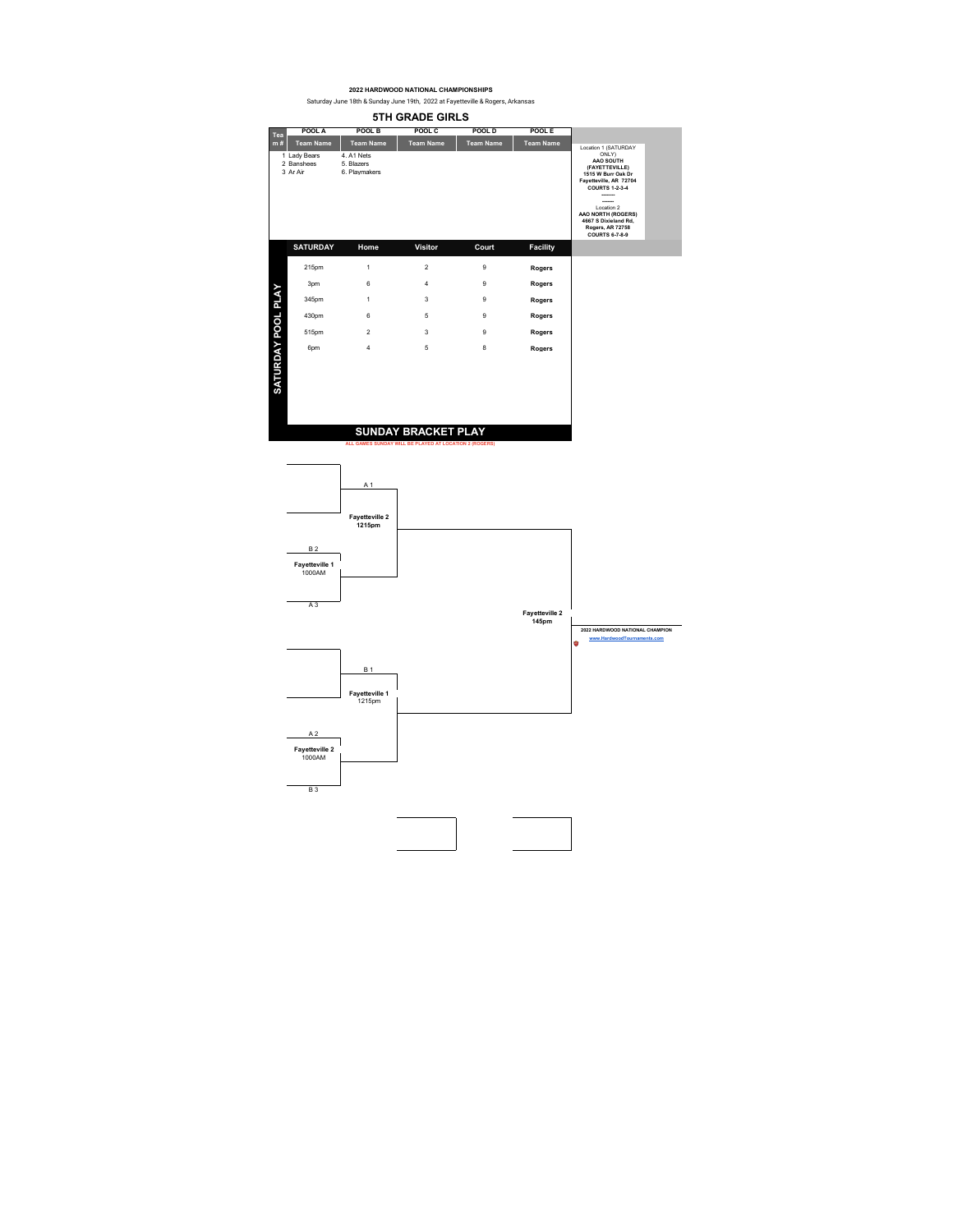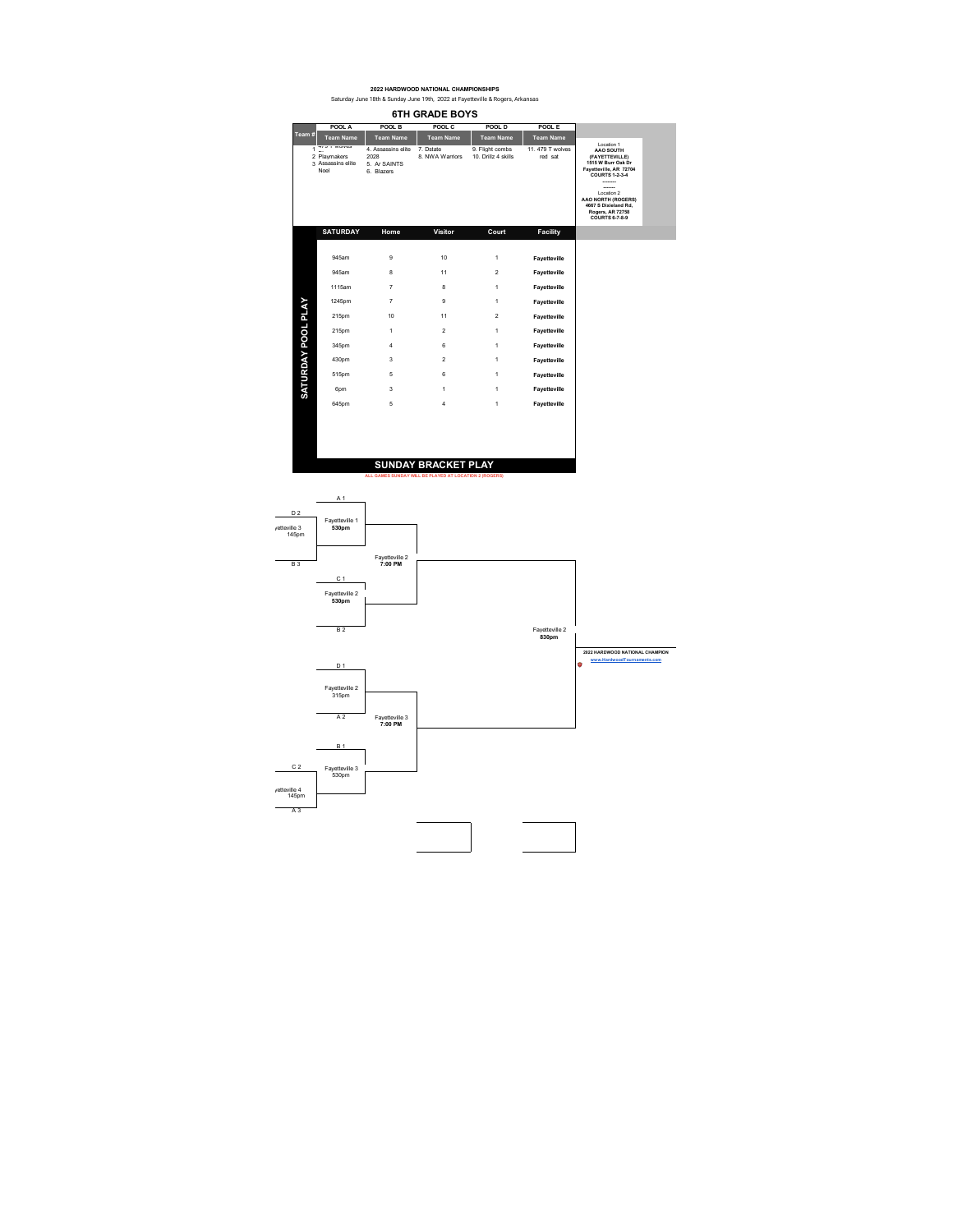| 61H GRADE GIRLS |  |
|-----------------|--|
|-----------------|--|

| Tea                       | POOL A                                         | POOL B           | POOL C                     | POOL D                          | POOL E           |                                                                                                                                                                                                     |
|---------------------------|------------------------------------------------|------------------|----------------------------|---------------------------------|------------------|-----------------------------------------------------------------------------------------------------------------------------------------------------------------------------------------------------|
| m#                        | <b>Team Name</b>                               | <b>Team Name</b> | <b>Team Name</b>           | <b>Team Name</b>                | <b>Team Name</b> | Location 1                                                                                                                                                                                          |
|                           | 1 Ar Mambas<br>2 Alpha Select 2028 4. Shockers | 3. Playmakers    | 5. Banshees<br>6. Ok Swift | 7. J Squad<br>8. Flight Scogins |                  | AAO SOUTH<br>(FAYETTEVILLE)<br>1515 W Burr Oak Dr<br>Fayetteville, AR 72704<br><b>COURTS 1-2-3-4</b><br><br>-------<br>Location 2<br>AAO NORTH (ROGERS)<br>4667 S Dixieland Rd.<br>Rogers, AR 72758 |
|                           | <b>SATURDAY</b>                                | Home             | Visitor                    | Court                           | <b>Facility</b>  |                                                                                                                                                                                                     |
|                           | 9am                                            | 1                | $\overline{2}$             | 8                               | Rogers           |                                                                                                                                                                                                     |
|                           | 945am                                          | 3                | 4                          | 8                               | Rogers           |                                                                                                                                                                                                     |
|                           | 1030am                                         | $\overline{7}$   | 5                          | 8                               | Rogers           |                                                                                                                                                                                                     |
|                           | 1115am                                         | $\overline{7}$   | 8                          | 8                               | <b>Rogers</b>    |                                                                                                                                                                                                     |
|                           | 12pm                                           | $\mathbf{1}$     | 4                          | 8                               | Rogers           |                                                                                                                                                                                                     |
|                           | 1245pm                                         | 3                | $\overline{2}$             | 8                               | Rogers           |                                                                                                                                                                                                     |
| <b>SATURDAY POOL PLAY</b> | 130pm                                          | 5                | 6                          | 8                               | Rogers           |                                                                                                                                                                                                     |
|                           | 215pm                                          | 8                | 6                          | 8                               | Rogers           |                                                                                                                                                                                                     |
|                           |                                                |                  |                            |                                 |                  |                                                                                                                                                                                                     |
|                           |                                                |                  |                            |                                 |                  |                                                                                                                                                                                                     |

## **SUNDAY BRACKET PLAY**

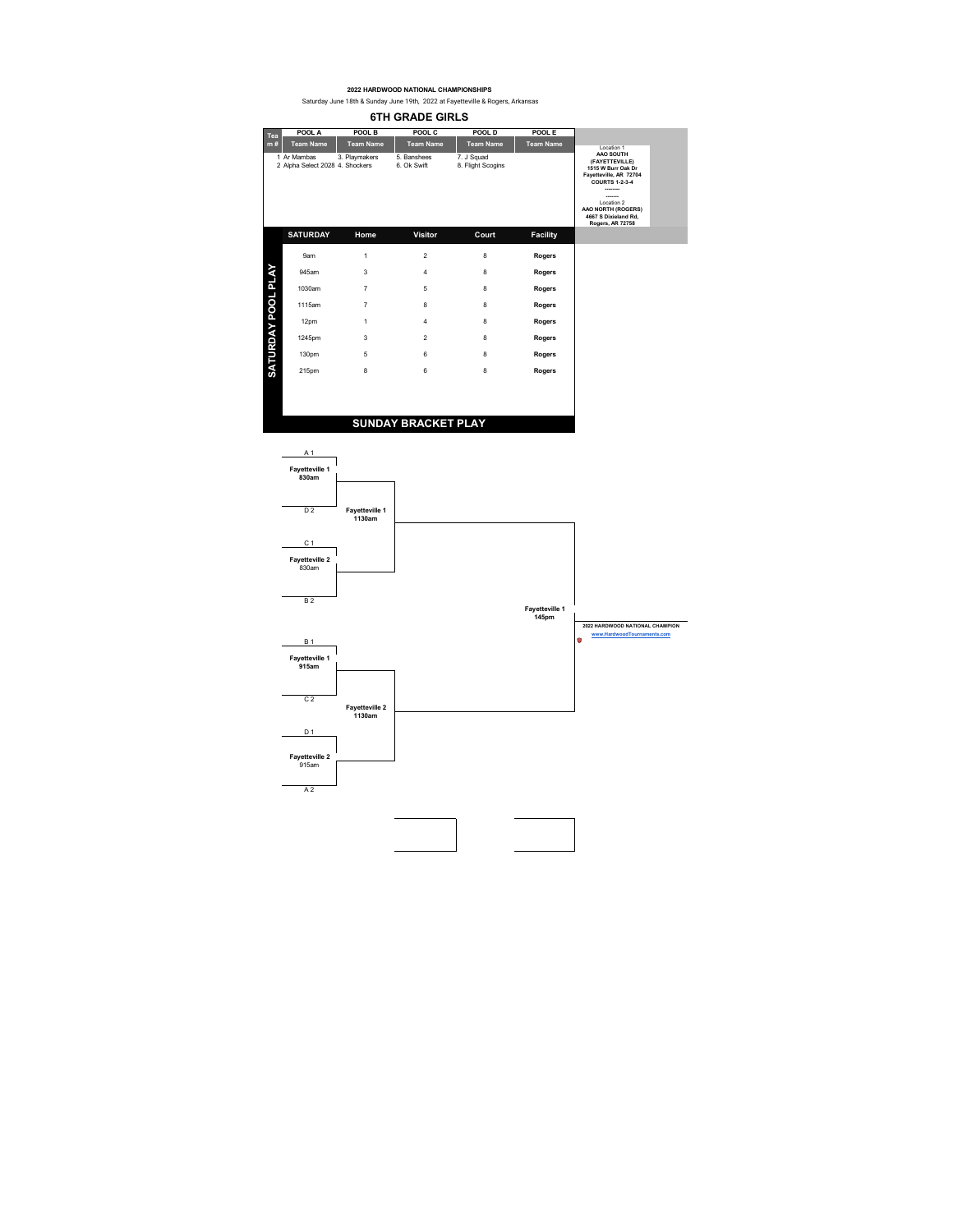**7TH GRADE BOYS POOL A POOL B POOL C POOL D POOL E Team Name Team Name m # Team Name Team Name Team Name Tea** 2 Ok Swift 5. Hight Ray<br>2 Ok Swift 5. H2H<br>3 Ar Saints 6. Team Jah Location 1 **AAO SOUTH (FAYETTEVILLE) 1515 W Burr Oak Dr Fayetteville, AR 72704 COURTS 1-2-3-4** 1 Antioch Saints 4. Flight Ray 7. Blazers Anderson 9. D state 3 Ar Saints 6. Team Jah 8. Flight Dilday 10. Eurkee sat **-------- -------** Location 2 **AAO NORTH (ROGERS) 4667 S Dixieland Rd, Rogers, AR 72758 COURTS 6-7-8-9 SATURDAY Home Visitor Court Facility**9am 7 8 1 **Fayetteville**  9am 10 9 2 **Fayetteville**  1115am 10 7 2 **Fayetteville SATURDAY POOL PLAY SATURDAY POOL PLAY** 1245pm 10 8 2 **Fayetteville**  130pm 1 2 2 **Fayetteville**  3pm 3 2 2 **Fayetteville**  345pm 4 5 2 **Fayetteville**  515pm 6 5 2 **Fayetteville**  6:00 PM 3 1 2 **Fayetteville**  645pm 6 4 2 **Fayetteville SUNDAY BRACKET PLAY ALL GAMES SUNDAY WILL BE PLAYED AT LOCATION 2 (ROGERS)** A 1

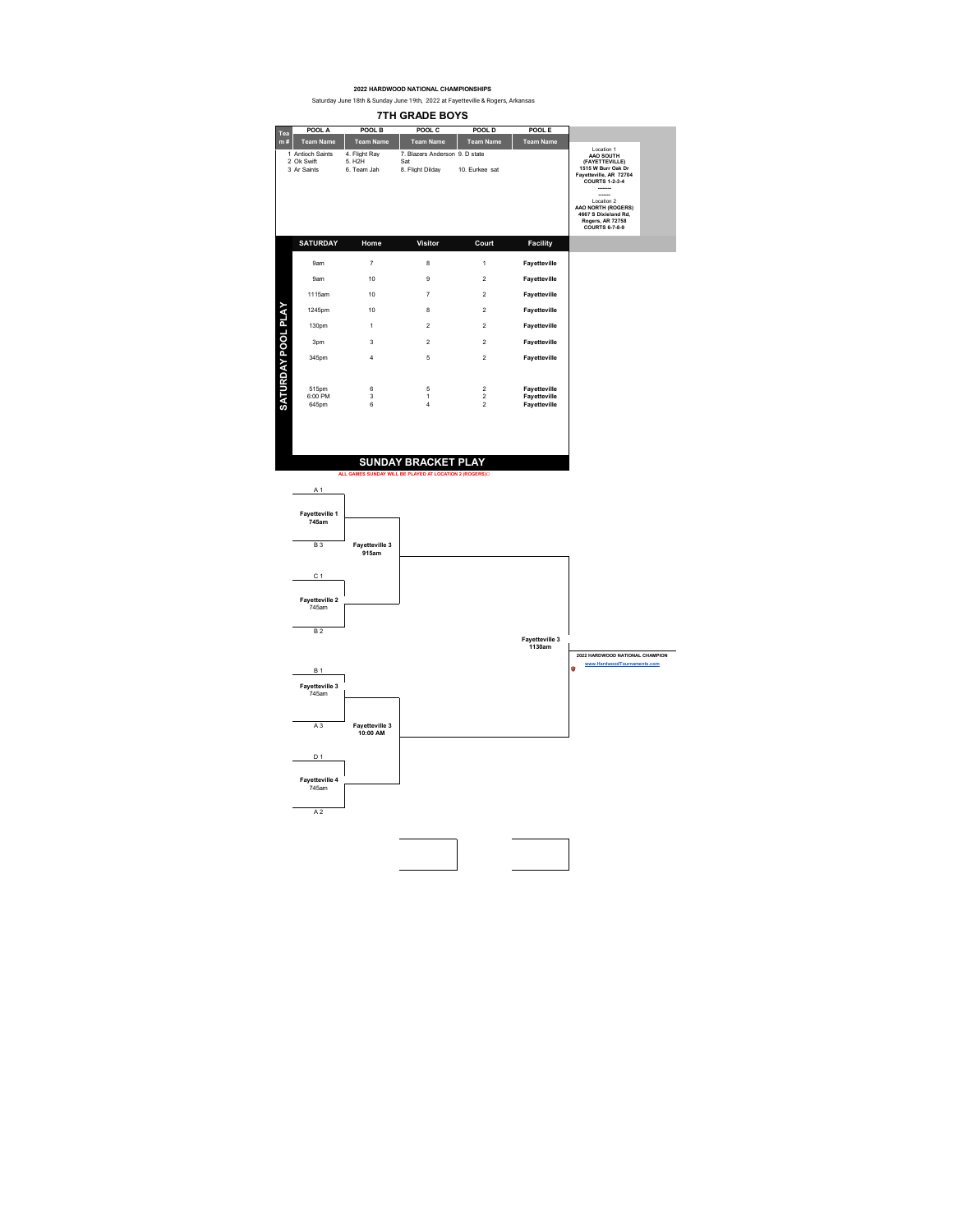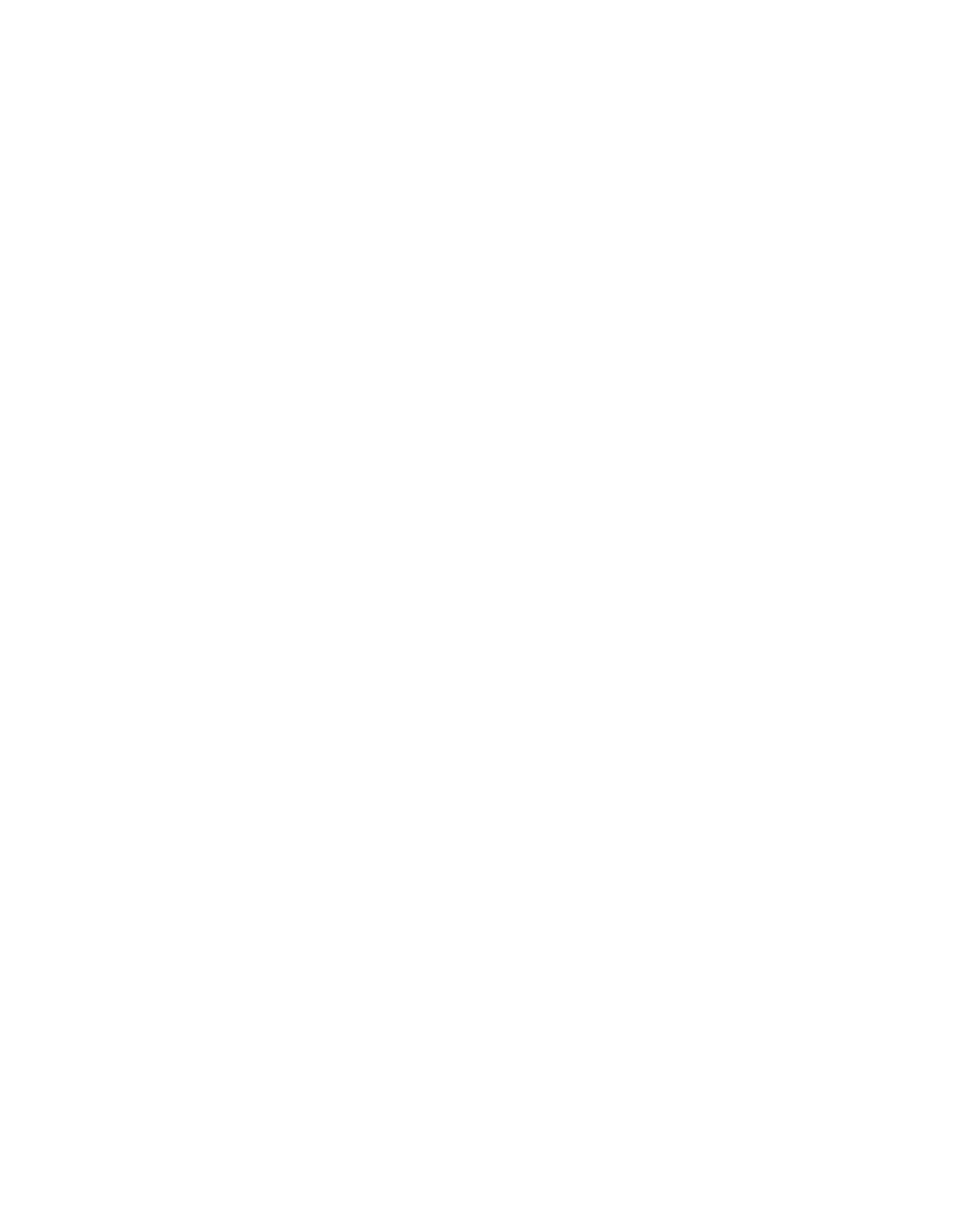| Tea                | POOL A                                              | POOL B                    | POOL C                                                                               | POOL D           | POOL E           |                                                                                                                                                                                                                                           |
|--------------------|-----------------------------------------------------|---------------------------|--------------------------------------------------------------------------------------|------------------|------------------|-------------------------------------------------------------------------------------------------------------------------------------------------------------------------------------------------------------------------------------------|
| m#                 | <b>Team Name</b>                                    | <b>Team Name</b>          | <b>Team Name</b>                                                                     | <b>Team Name</b> | <b>Team Name</b> | Location 1                                                                                                                                                                                                                                |
|                    | 1 P R Blazers<br>2 Team arkansas<br>3 Ok Swift Blue | 4. J Squad<br>5. Ar Fever | 6. Ok swift white<br>7. Banshees sat                                                 |                  |                  | AAO SOUTH<br>(FAYETTEVILLE)<br>1515 W Burr Oak Dr<br>Fayetteville, AR 72704<br><b>COURTS 1-2-3-4</b><br>-------<br>------<br>Location 2<br>AAO NORTH (ROGERS)<br>4667 S Dixieland Rd.<br><b>Rogers, AR 72758</b><br><b>COURTS 6-7-8-9</b> |
|                    | <b>SATURDAY</b>                                     | Home                      | <b>Visitor</b>                                                                       | Court            | <b>Facility</b>  |                                                                                                                                                                                                                                           |
|                    | 9am                                                 | $\overline{4}$            | 5                                                                                    | 6                | Rogers           |                                                                                                                                                                                                                                           |
|                    | 945am                                               | 1                         | $\overline{2}$                                                                       | 6                | Rogers           |                                                                                                                                                                                                                                           |
|                    | 1030am                                              | 6                         | 5                                                                                    | 6                | Rogers           |                                                                                                                                                                                                                                           |
|                    | 1115am                                              | 1                         | 3                                                                                    | 6                | Rogers           |                                                                                                                                                                                                                                           |
|                    | 12pm                                                | $\overline{4}$            | $\overline{7}$                                                                       | 6                | Rogers           |                                                                                                                                                                                                                                           |
|                    | 1245pm                                              | $\overline{2}$            | 3                                                                                    | 6                | <b>Rogers</b>    |                                                                                                                                                                                                                                           |
| SATURDAY POOL PLAY | 215pm                                               | 6                         | $\overline{7}$                                                                       | 6                | Rogers           |                                                                                                                                                                                                                                           |
|                    |                                                     |                           | <b>SUNDAY BRACKET PLAY</b><br>ALL GAMES SUNDAY WILL BE PLAYED AT LOCATION 2 (ROGERS) |                  |                  |                                                                                                                                                                                                                                           |

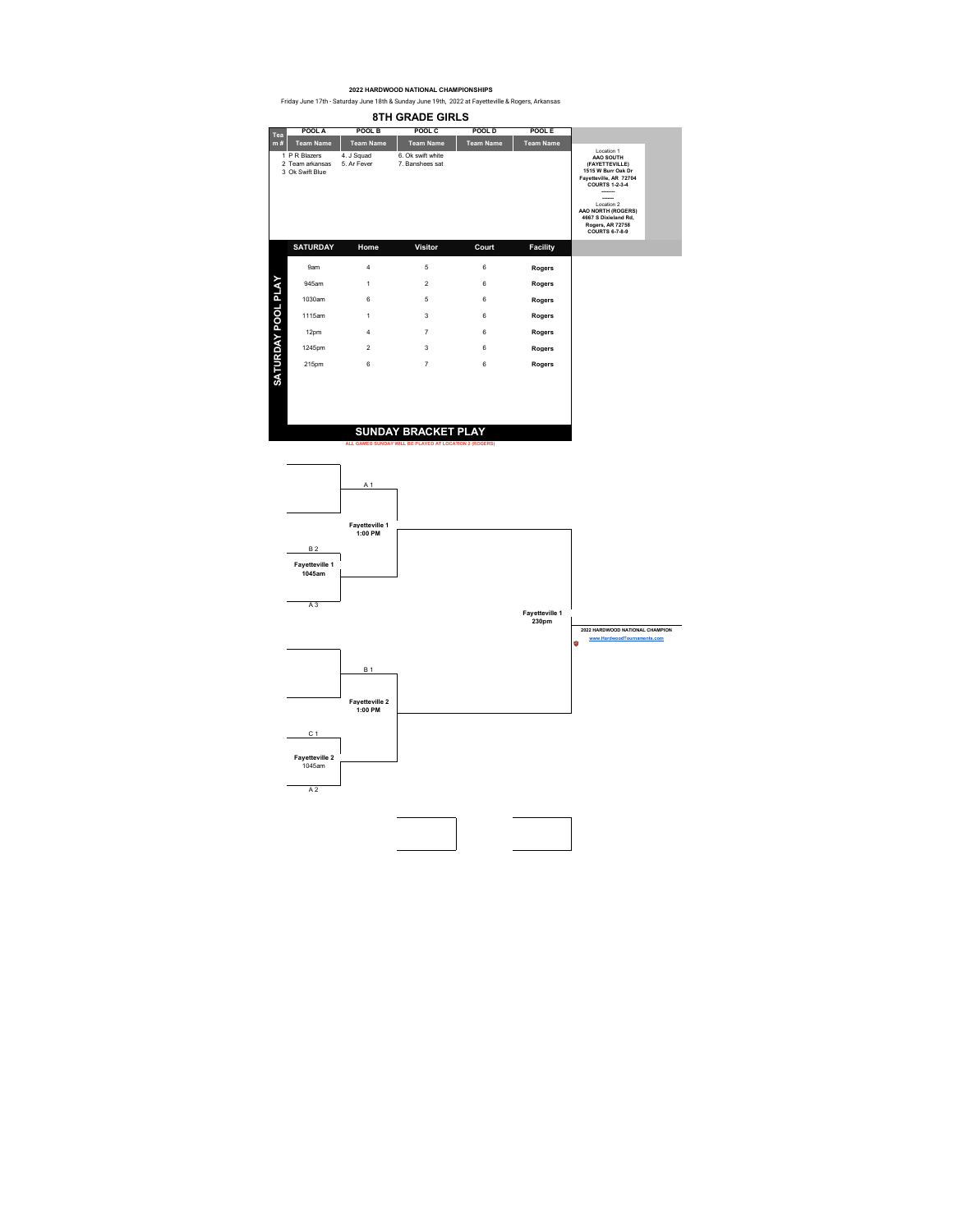**9TH GRADE BOYS POOL A POOL B POOL C POOL D POOL E Team Name Team Name Team Name Team Name Team Name Tea m #**Location 1 **AAO SOUTH (FAYETTEVILLE) 1515 W Burr Oak Dr Fayetteville, AR 72704 COURTS 1-2-3-4** 1 479- I wolves 3. Playmakers 5. Lang Ac<br>2 Fam elite 4. BTS 6. Lang Ac<br>7. Team Jah **-------- -------** Location 2 **AAO NORTH (ROGERS) 4667 S Dixieland Rd, Rogers, AR 72758 COURTS 6-7-8-9 SATURDAY Home Visitor Court Facility** 9am 1 2 4 **Fayetteville**  945am 8 4 4 **Fayetteville**  SATURDAY POOL PLAY **SATURDAY POOL PLAY Fayetteville**  12pm 8 2 2 **Fayetteville**  1245pm 8 1 4 **Fayetteville**  130pm 6 7 4 **Fayetteville**  3pm 5 7 4 **Fayetteville**  345pm 8 3 8 **Rogers**  430pm 5 6 4 **Fayetteville**  430pm 4 3 8 **Rogers SUNDAY BRACKET PLAY ALL GAMES SUNDAY WILL BE PLAYED AT LOCATION 2 (ROGERS)**

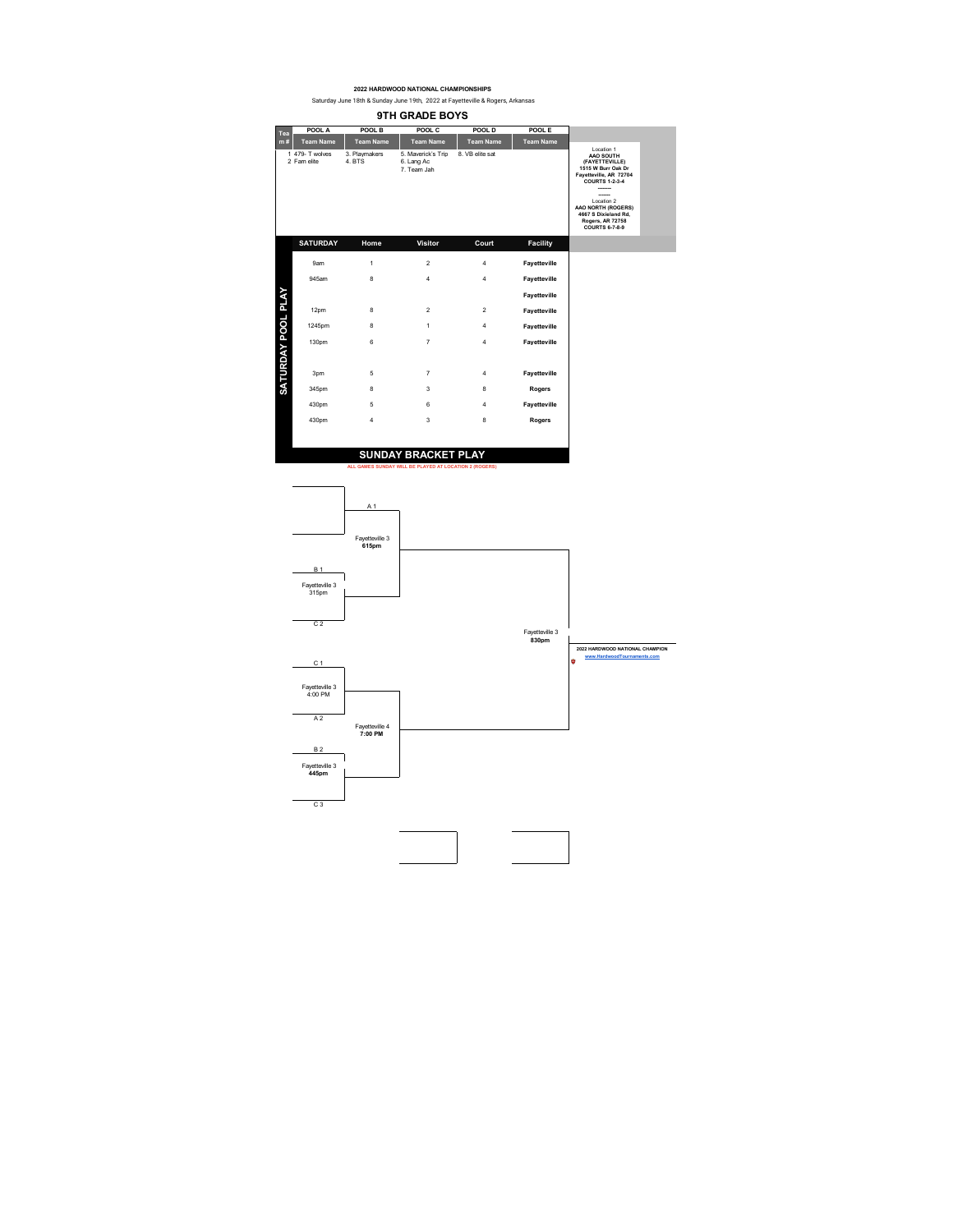Saturday June 18th & Sunday June 19th, 2022 at Fayetteville & Rogers, Arkansas **10TH GRADE BOYS**

| Tea                | POOL A                                              | POOL B                 | POOL C                         | POOL D           | POOL E           |                                                                                                                                                                                                               |
|--------------------|-----------------------------------------------------|------------------------|--------------------------------|------------------|------------------|---------------------------------------------------------------------------------------------------------------------------------------------------------------------------------------------------------------|
| m#                 | <b>Team Name</b>                                    | <b>Team Name</b>       | <b>Team Name</b>               | <b>Team Name</b> | <b>Team Name</b> | Location 1                                                                                                                                                                                                    |
|                    | 1 479 T wolves<br>2 Drillz 4 skills<br>3 Playmakers | 4. Ar Saints<br>5. Lab | 6. Team arkansas<br>7. Lang Ac |                  |                  | AAO SOUTH<br>(FAYETTEVILLE)<br>1515 W Burr Oak Dr<br>Fayetteville, AR 72704<br><b>COURTS 1-2-3-4</b><br>Location 2<br>AAO NORTH (ROGERS)<br>4667 S Dixieland Rd.<br>Rogers, AR 72758<br><b>COURTS 6-7-8-9</b> |
|                    | <b>SATURDAY</b>                                     | Home                   | <b>Visitor</b>                 | Court            | <b>Facility</b>  |                                                                                                                                                                                                               |
| SATURDAY POOL PLAY | 9am                                                 | 1                      | $\overline{2}$                 | 3                | Fayetteville     |                                                                                                                                                                                                               |
|                    | 1030am                                              | 3                      | $\overline{2}$                 | $\overline{4}$   | Fayetteville     |                                                                                                                                                                                                               |
|                    | 12pm                                                | 3                      | 1                              | $\overline{4}$   | Fayetteville     |                                                                                                                                                                                                               |
|                    | 430pm                                               | 4                      | 5                              | $\overline{2}$   | Fayetteville     |                                                                                                                                                                                                               |
|                    | 515pm                                               | 6                      | $\overline{7}$                 | 8                | Rogers           |                                                                                                                                                                                                               |
|                    | 645pm                                               | 4                      | $\overline{7}$                 | 3                | Fayetteville     |                                                                                                                                                                                                               |
|                    | 645pm                                               | 6                      | 5                              | 9                | Rogers           |                                                                                                                                                                                                               |

## **SUNDAY BRACKET PLAY**

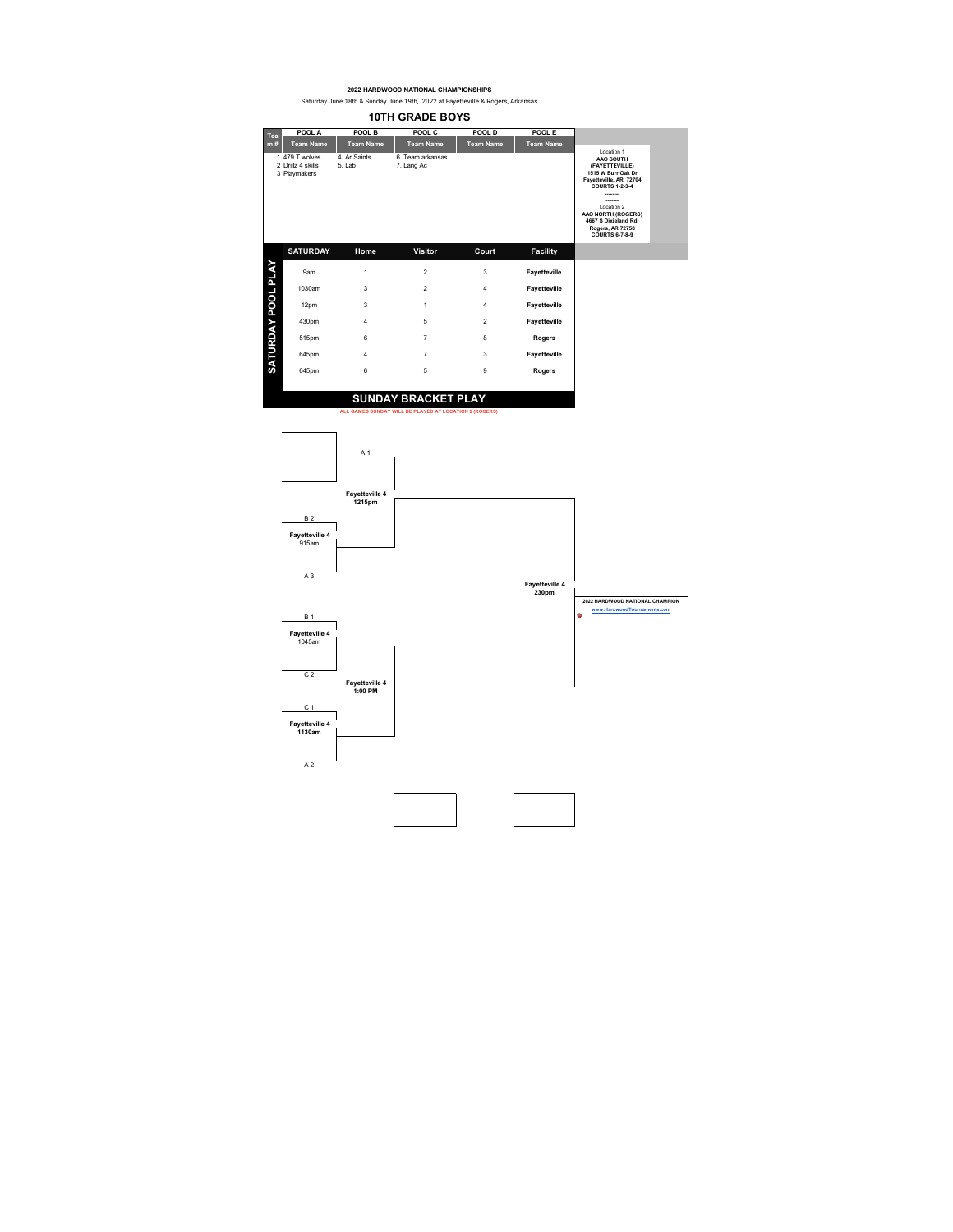Saturday June 18th & Sunday June 19th, 2022 at Fayetteville & Rogers, Arkansas

|                    | 9TH & 10TH GRADE BOYS                              |                  |                                                                                      |                  |                  |                                                                                                                                                                                                                           |  |  |  |  |
|--------------------|----------------------------------------------------|------------------|--------------------------------------------------------------------------------------|------------------|------------------|---------------------------------------------------------------------------------------------------------------------------------------------------------------------------------------------------------------------------|--|--|--|--|
| Tea                | POOL A                                             | POOL B           | POOL C                                                                               | POOL D           | POOL E           |                                                                                                                                                                                                                           |  |  |  |  |
| m#                 | <b>Team Name</b>                                   | <b>Team Name</b> | <b>Team Name</b>                                                                     | <b>Team Name</b> | <b>Team Name</b> |                                                                                                                                                                                                                           |  |  |  |  |
|                    | 1. Playmakers<br>2. RV Heat 16u sat 4. Lang Ac 9th | 3. J Squad       |                                                                                      |                  |                  | Location 1<br>AAO SOUTH<br>(FAYETTEVILLE)<br>1515 W Burr Oak Dr<br>Fayetteville, AR 72704<br><b>COURTS 1-2-3-4</b><br>Location 2<br>AAO NORTH (ROGERS)<br>4667 S Dixieland Rd,<br>Rogers, AR 72758<br><b>COURTS 7-8-9</b> |  |  |  |  |
|                    | <b>SATURDAY</b>                                    | Home             | <b>Visitor</b>                                                                       | Court            | <b>Facility</b>  |                                                                                                                                                                                                                           |  |  |  |  |
|                    | 430pm                                              | 3                | 4                                                                                    | 6                | Rogers           |                                                                                                                                                                                                                           |  |  |  |  |
|                    | 515pm                                              | 1                | 4                                                                                    | 6                | Rogers           |                                                                                                                                                                                                                           |  |  |  |  |
|                    | 6PM                                                | 3                | $\overline{2}$                                                                       | 6                | Rogers           |                                                                                                                                                                                                                           |  |  |  |  |
|                    | 645pm                                              | 1                | $\overline{2}$                                                                       | 6                | Rogers           |                                                                                                                                                                                                                           |  |  |  |  |
| SATURDAY POOL PLAY |                                                    |                  | <b>SUNDAY BRACKET PLAY</b><br>ALL GAMES SUNDAY WILL BE PLAYED AT LOCATION 2 (ROGERS) |                  |                  |                                                                                                                                                                                                                           |  |  |  |  |

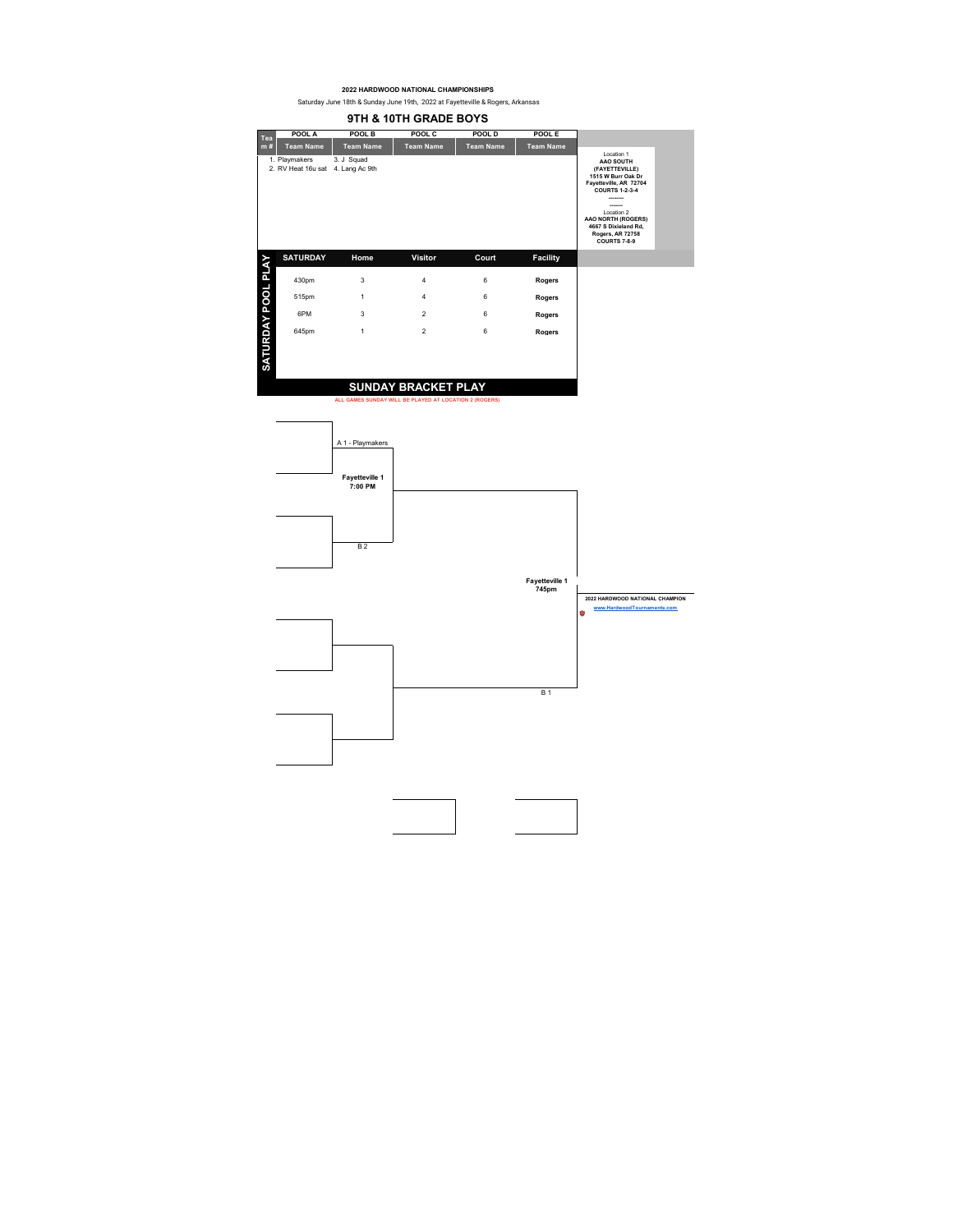**HIGH SCHOOL BOYS POOL A POOL B POOL C POOL D POOL E Team Name Team Name Team Name Team Name Team Name Tea m #** Location 1 **AAO SOUTH (FAYETTEVILLE) 1515 W Burr Oak Dr Fayetteville, AR 72704 COURTS 1-2-3-4** 8. Sallisaw<br>Basketball (sat) 1. Playmakers 4. All star Academy 6. Lang Ac 2. Ar Saints 5.Soliders 7. Ar Vols 3. Maverick's Trip **-------- -------** Location 2 **AAO NORTH (ROGERS) 4667 S Dixieland Rd, Rogers, AR 72758 COURTS 6-7-8-9 SATURDAY Home Visitor Court Facility** 1115am 8 6 4 **Fayetteville**  130pm 8 7 7 **Rogers**  SATURDAY POOL PLAY **SATURDAY POOL PLAY** 215pm 6 5 7 **Rogers**  3pm 8 4 7 **Rogers**  345pm 6 7 7 **Rogers**  345pm 1 2 4 **Fayetteville**  430pm 5 4 7 **Rogers**  515pm 2 3 4 **Fayetteville**  645pm 1 3 4 **Fayetteville SUNDAY BRACKET PLAY ALL GAMES SUNDAY WILL BE PLAYED AT LOCATION 2 (ROGERS)**